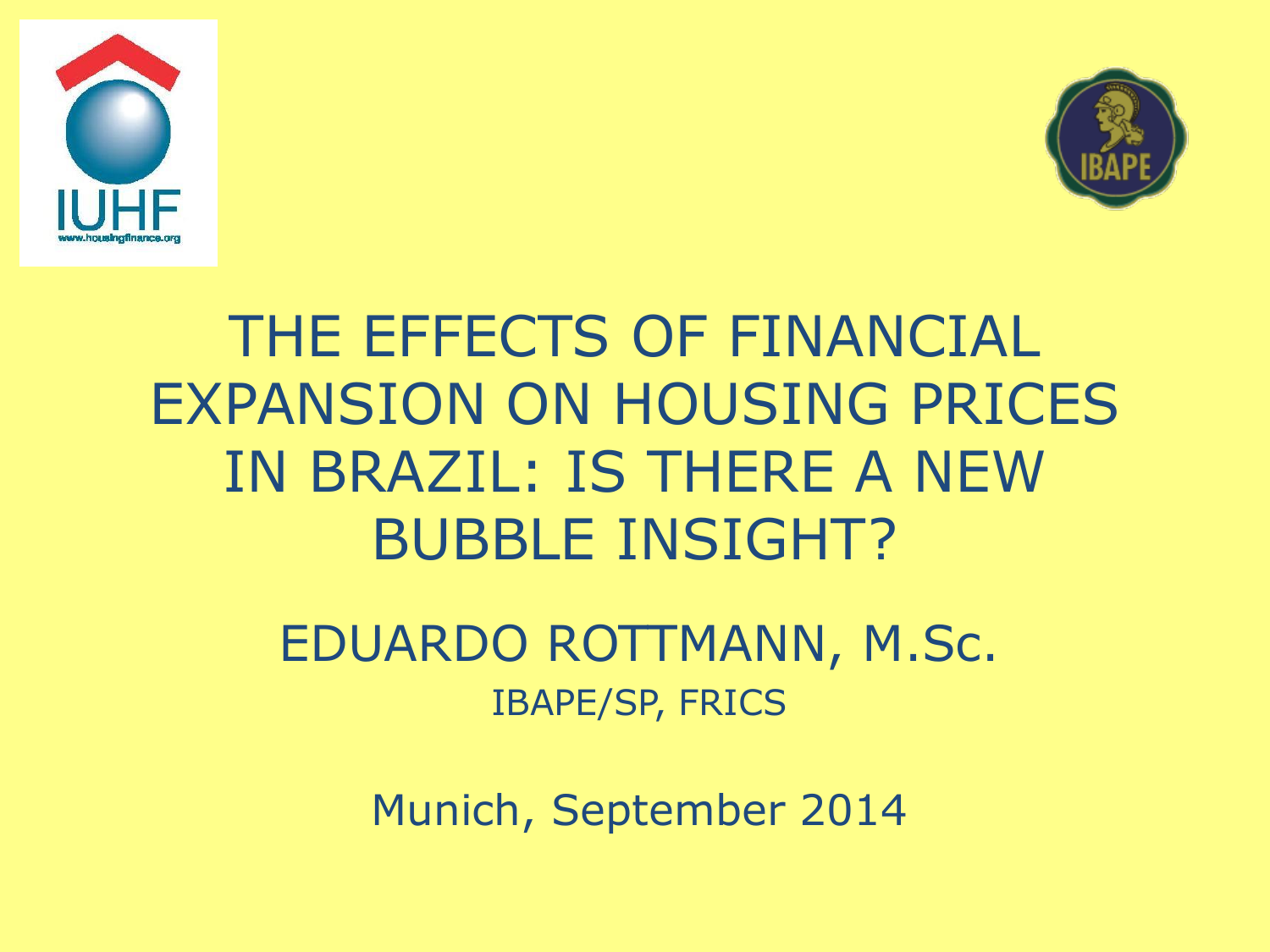



# BACKGROUND

- SFH (*Sistema Financeiro da Habitação) –* Federal law 4380/1964
	- SBPE (Savings & Loans);
	- FGTS (Severance fund).
- BNH (*Banco Nacional da Habitação)*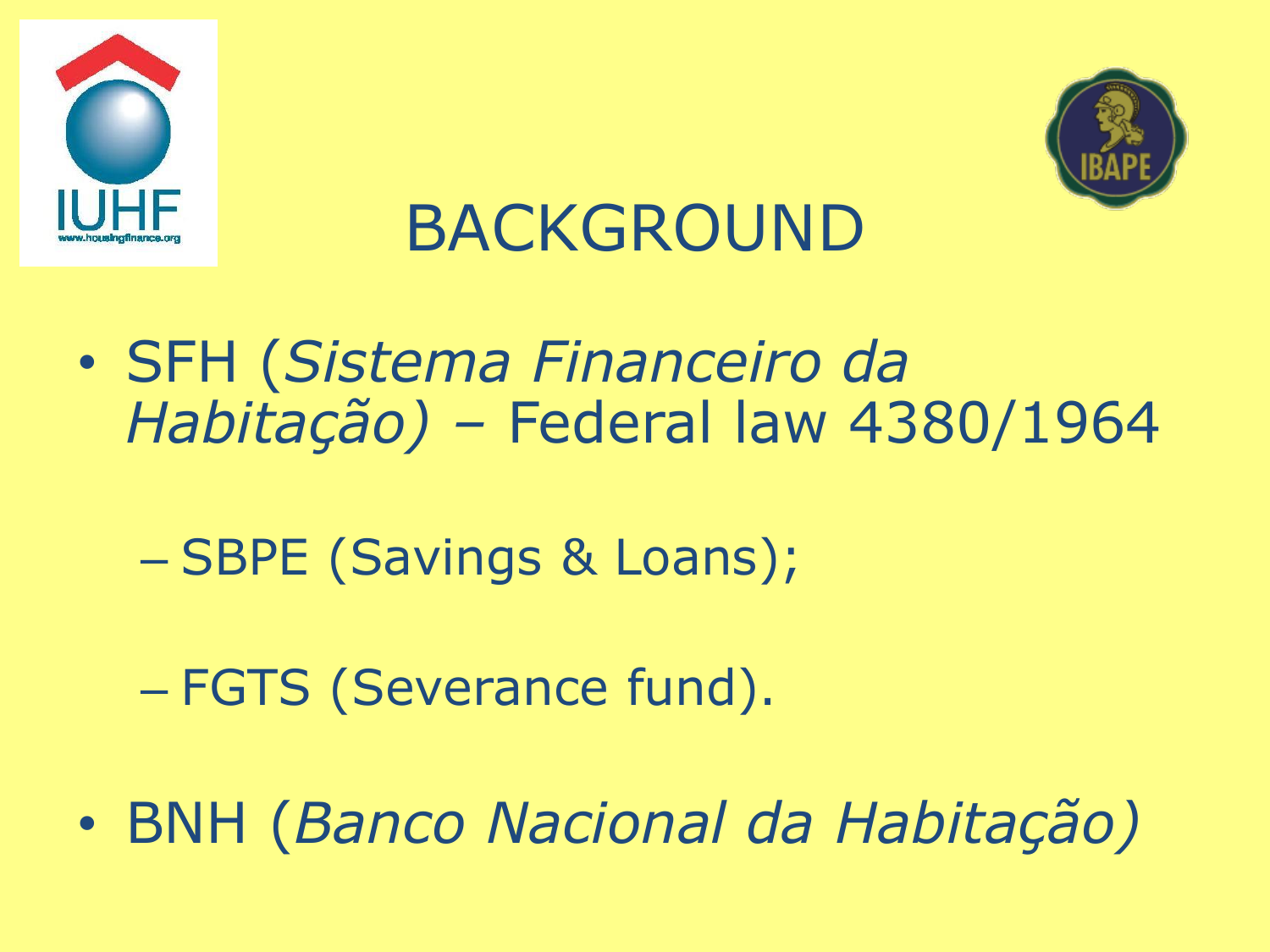



#### SITUATION 1980'S & 1990´ s

- Brazilian external debt default;
- High inflation rates  $(03/1986 283.65 % p.y.);$
- Assets x liabilities indexes mismatch:
	- Treasury notes x wages  $\rightarrow$  FCVS
- Decrease of housing finance;
- BNH bankruptcy (1986);
- Macroeconomic plans;
- Mortgage foreclosure law (8009/1990);
- Encol bankruptcy (1999).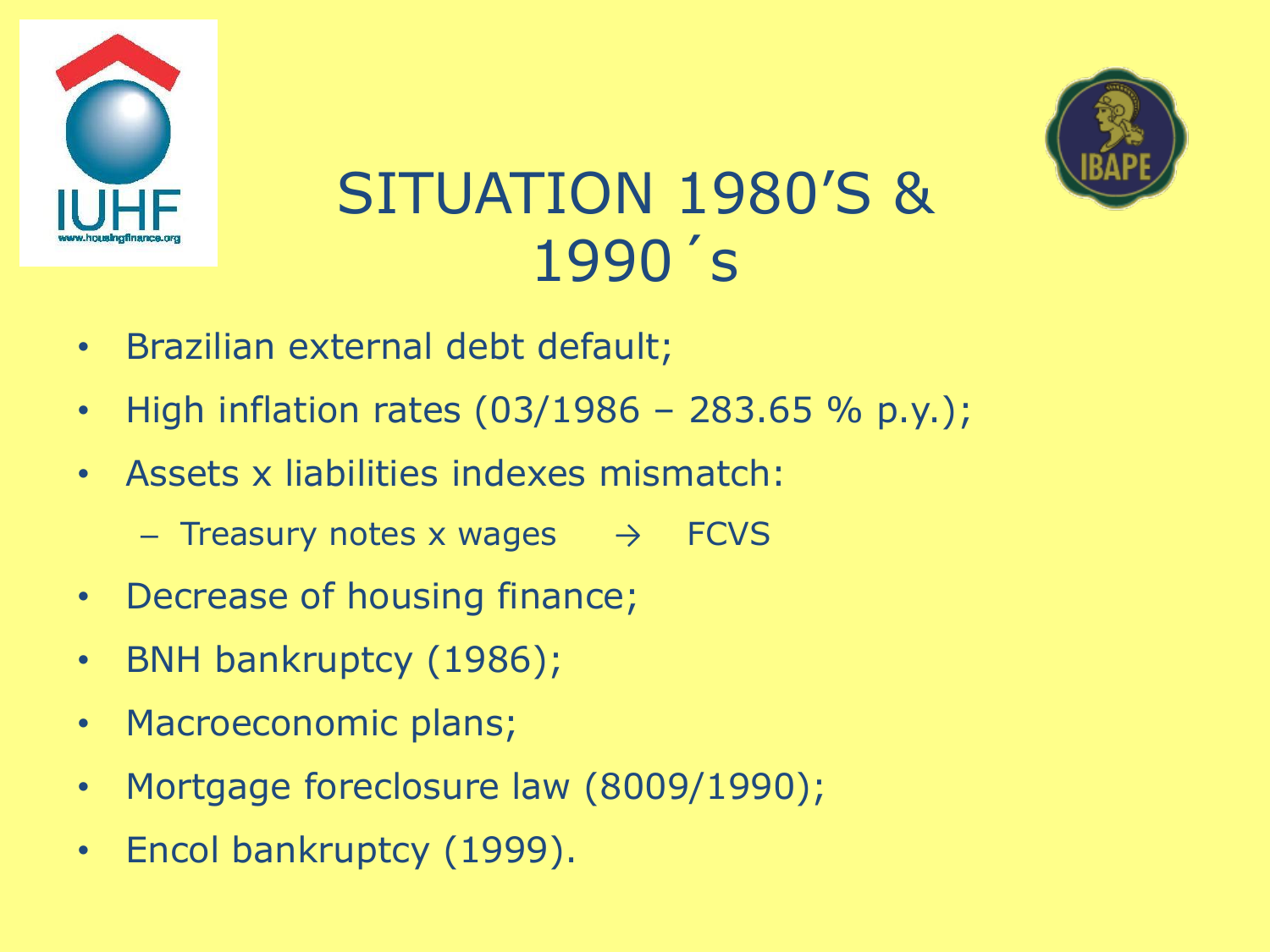



## RESULTS



Source: CBIC/Caixa/Abecip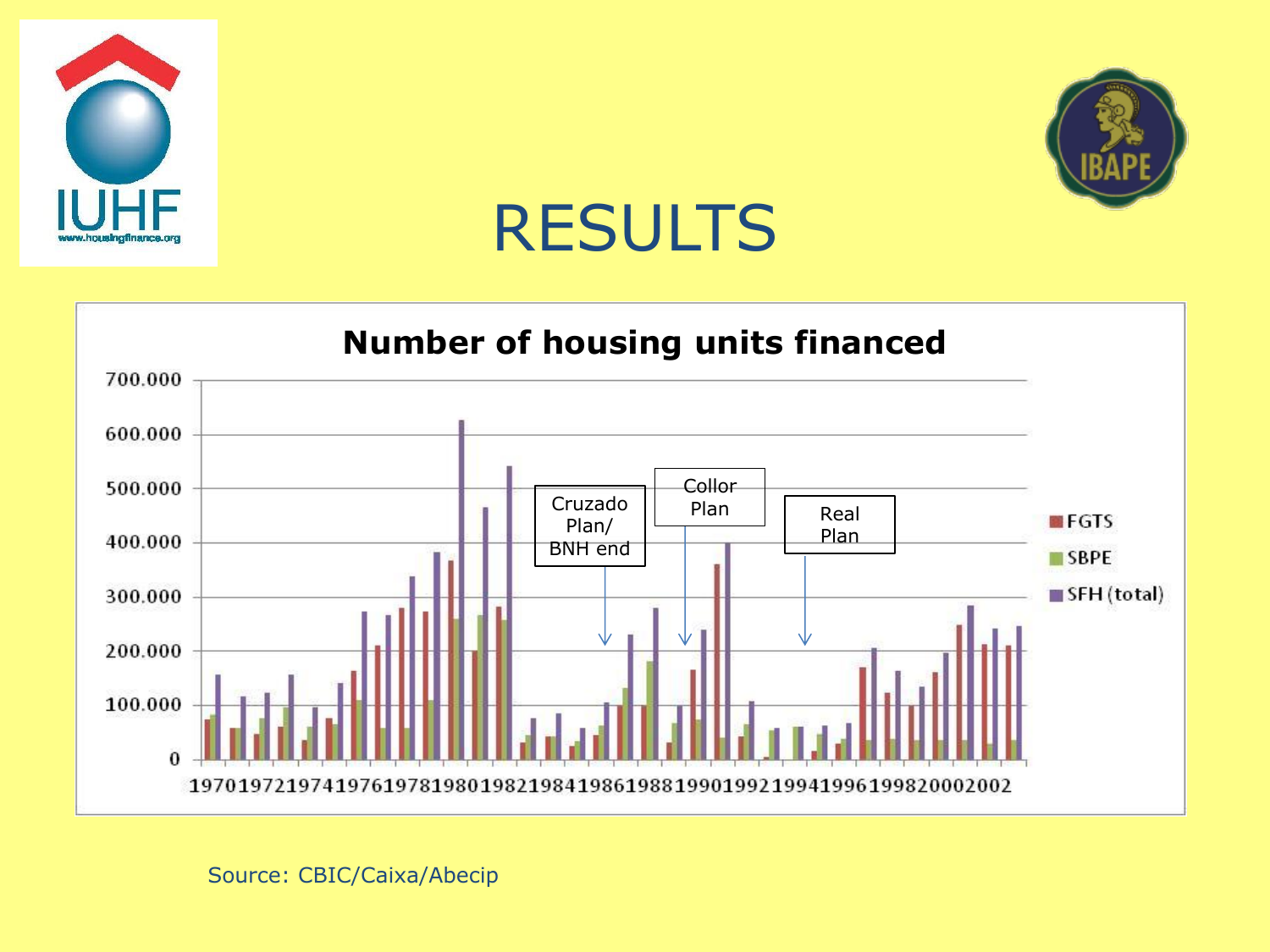



### LEGAL FRAMEWORK **CHANGES**

- Federal law 10.931/2004: – Trust deed as collateral; – Asset segregation.
- Compensation of FCVS balances in banks' balance sheets.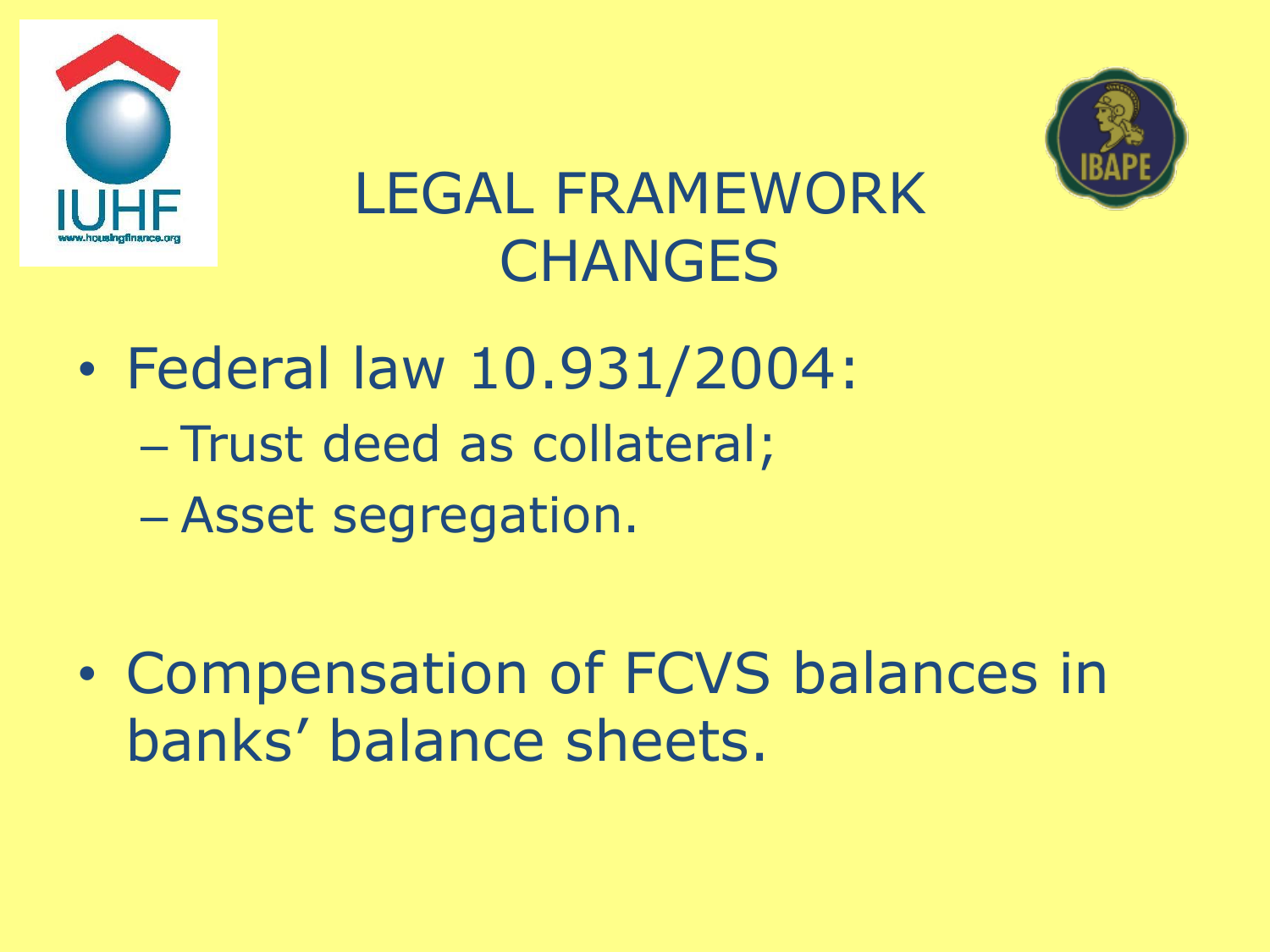



## SFH MAIN **CHARACTERISTICS**

- Valuations based on solid technical standards;
- Serious credit rating;
- Conservative LTV's;
- Below market interest rates;
- Rapid foreclosure process;
- Low rate of NPL's.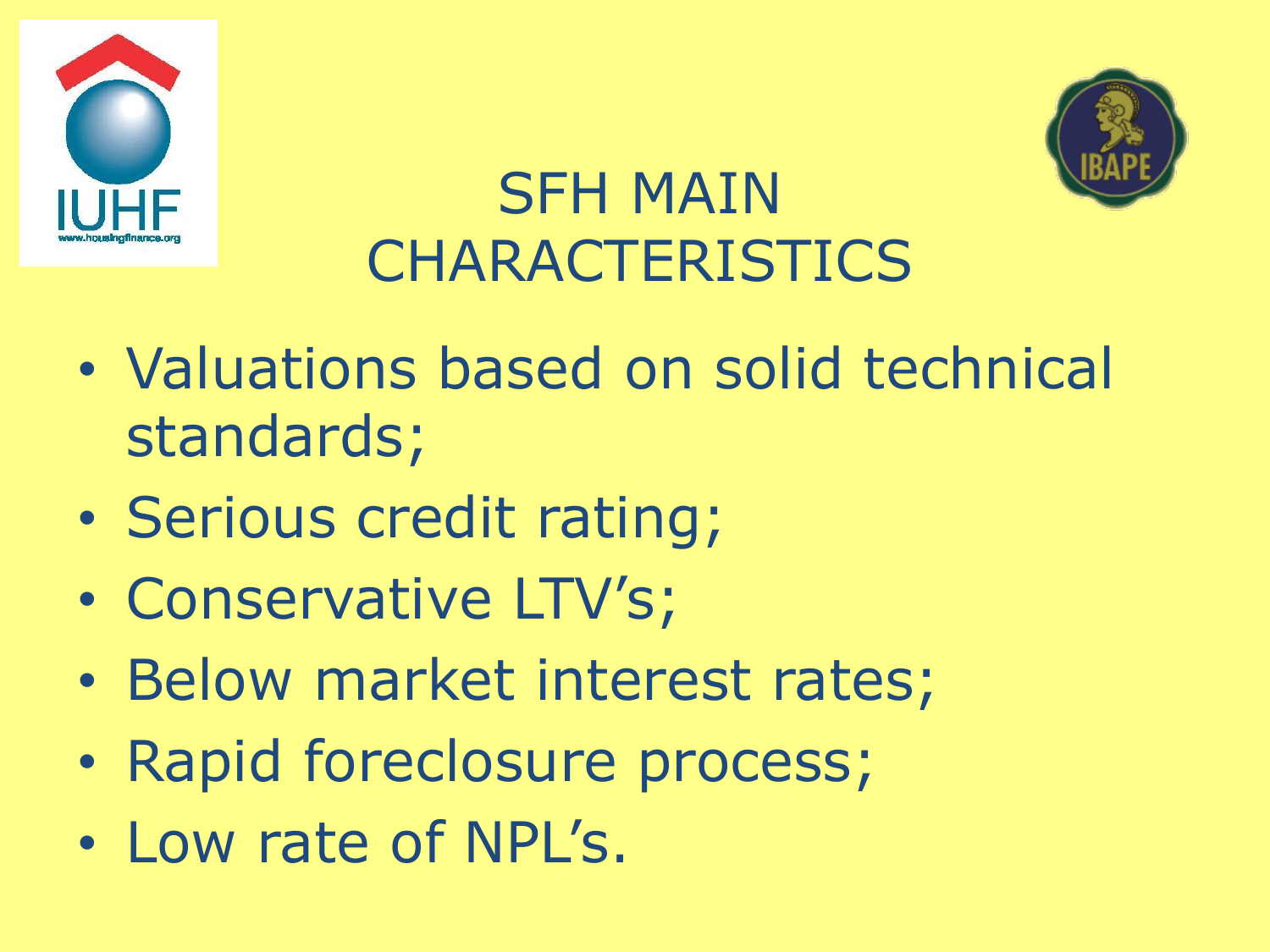



#### HF PARTICIPATION IN GDP



| Other countries: |        |       |  |
|------------------|--------|-------|--|
| Mexico           | (2011) | 9,1%  |  |
| Chile            | (2010) | 11,5% |  |
| Argentina (2009) |        | 1,6%  |  |
| <b>EEUU</b>      | (2011) | 76,1% |  |
| <b>AJK</b>       | (2011) | 83,7% |  |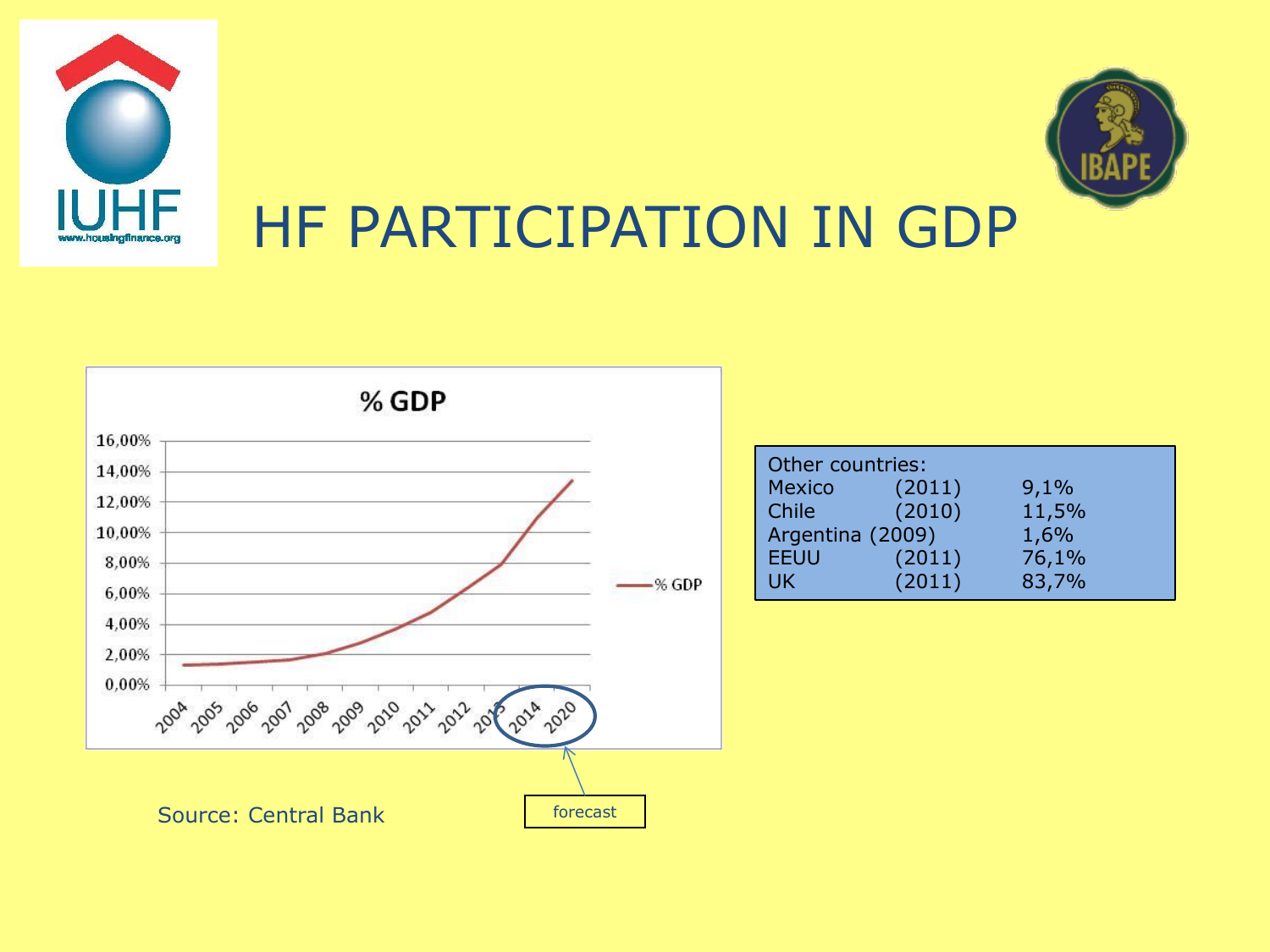



## DEVELOPERS' CAPITALIZATION

- IPO's since 2005;
- 2005 2007:
	- 21 companies went public;
	- Capital influx of ca. USD 6 billion.
- National expansion;
- Reflux due to losses in some new markets.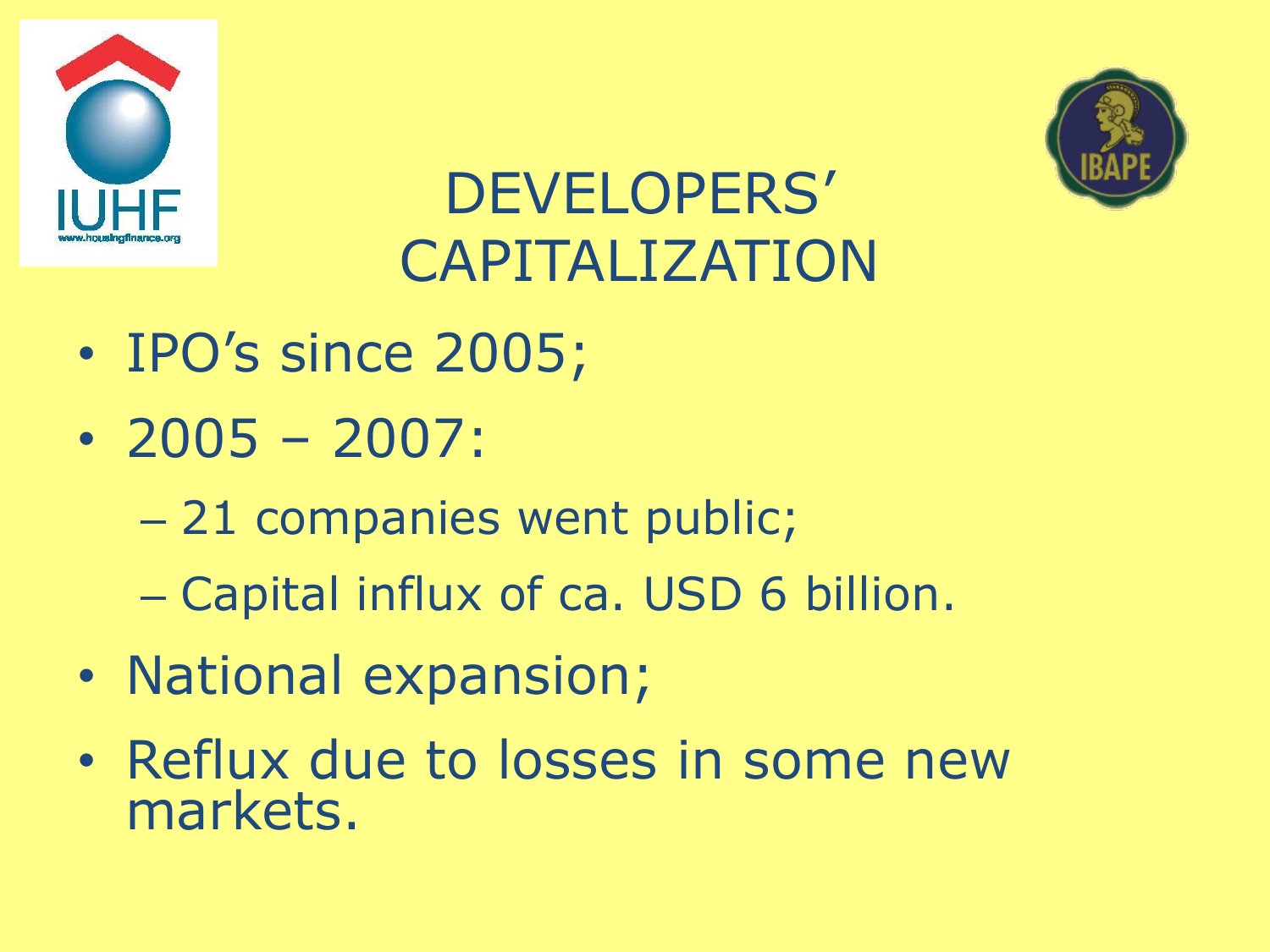

![](_page_8_Picture_1.jpeg)

#### RESULTS

![](_page_8_Figure_3.jpeg)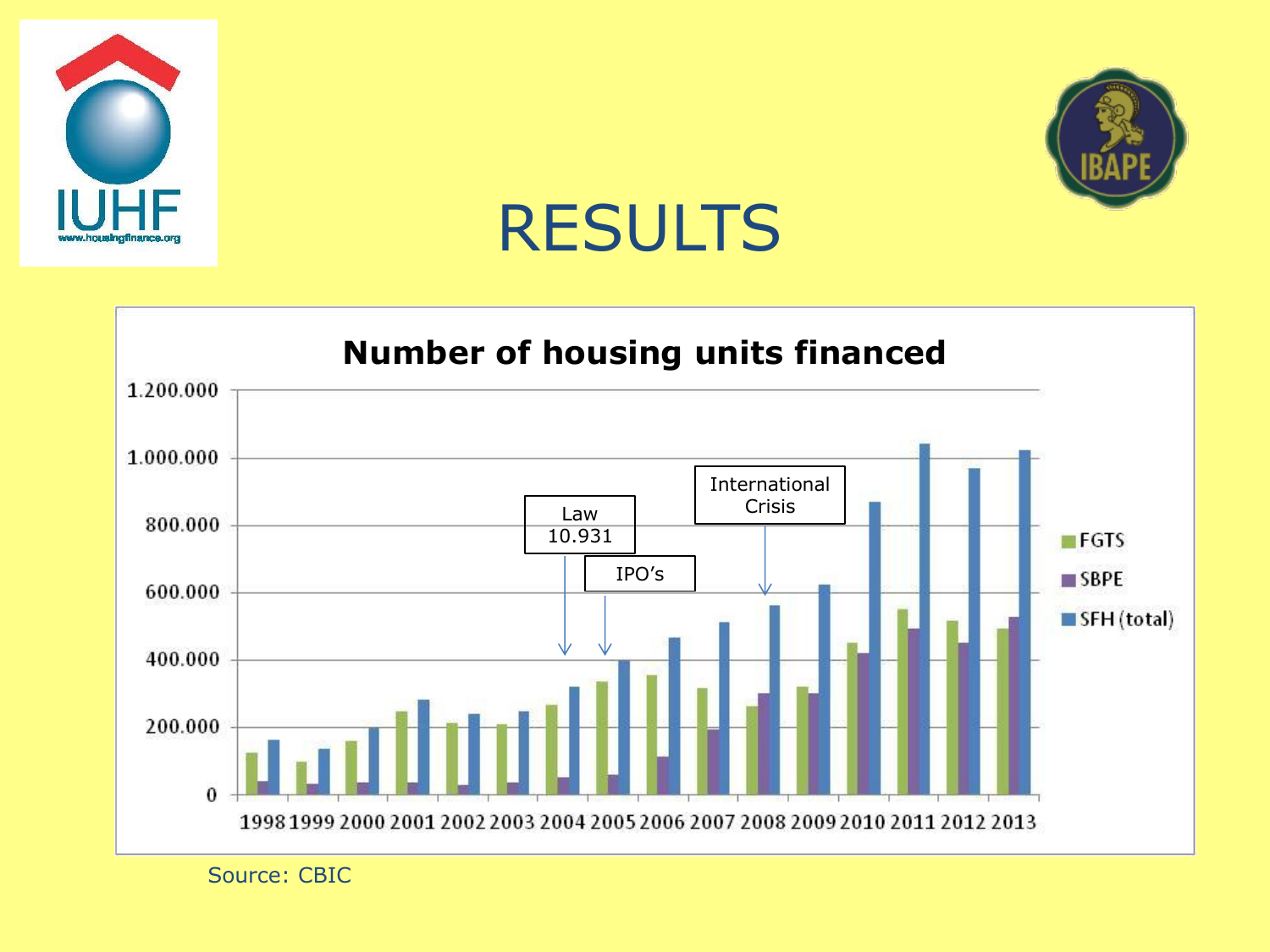![](_page_9_Picture_0.jpeg)

![](_page_9_Picture_1.jpeg)

#### NEW HOUSING MARKET ACTIVITY

![](_page_9_Figure_3.jpeg)

Source: CBIC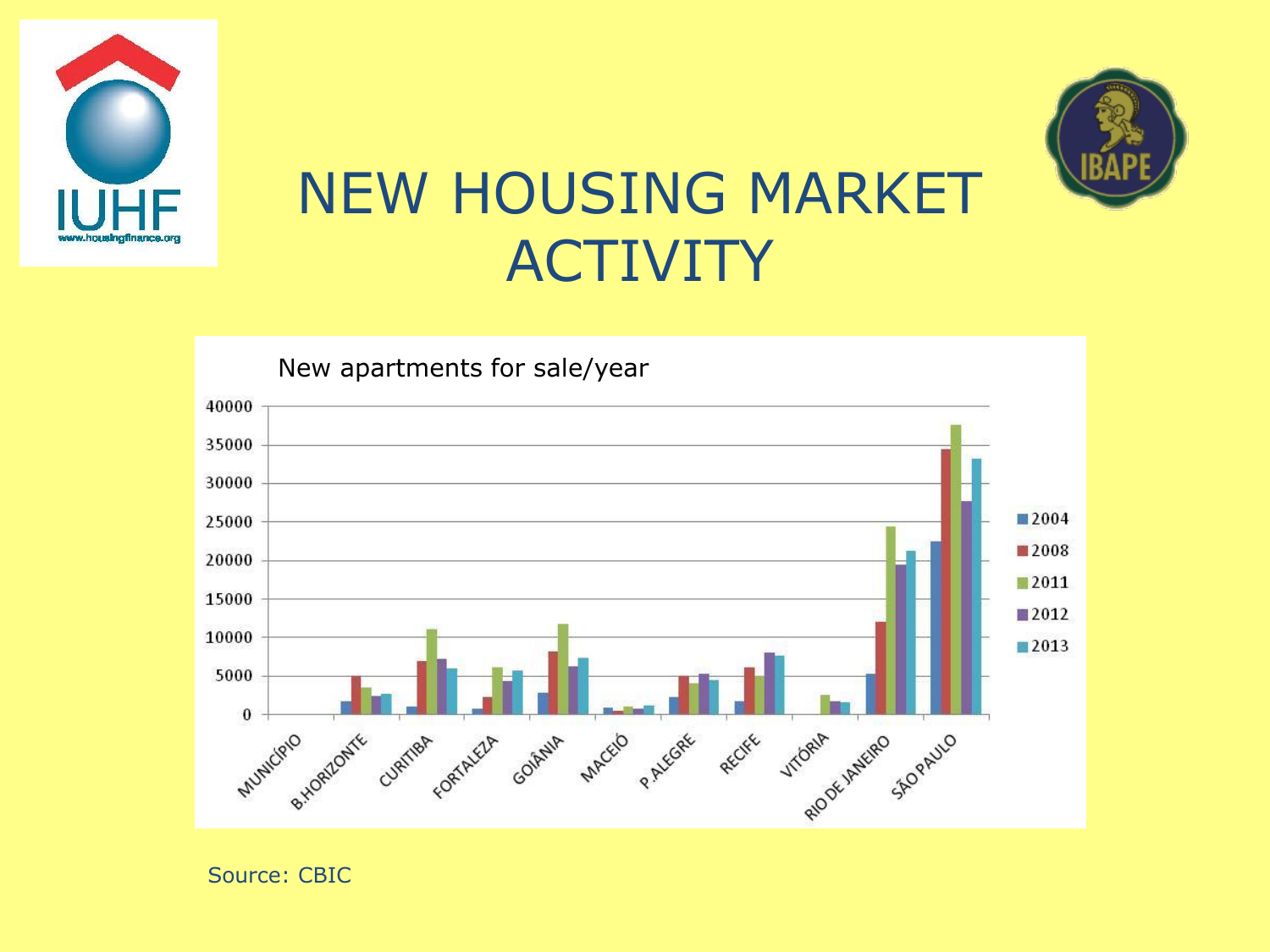![](_page_10_Picture_0.jpeg)

![](_page_10_Picture_1.jpeg)

#### NEW HOUSING MARKET ACTIVITY

![](_page_10_Figure_3.jpeg)

Sales absorption rate (%)/year

Source: CBIC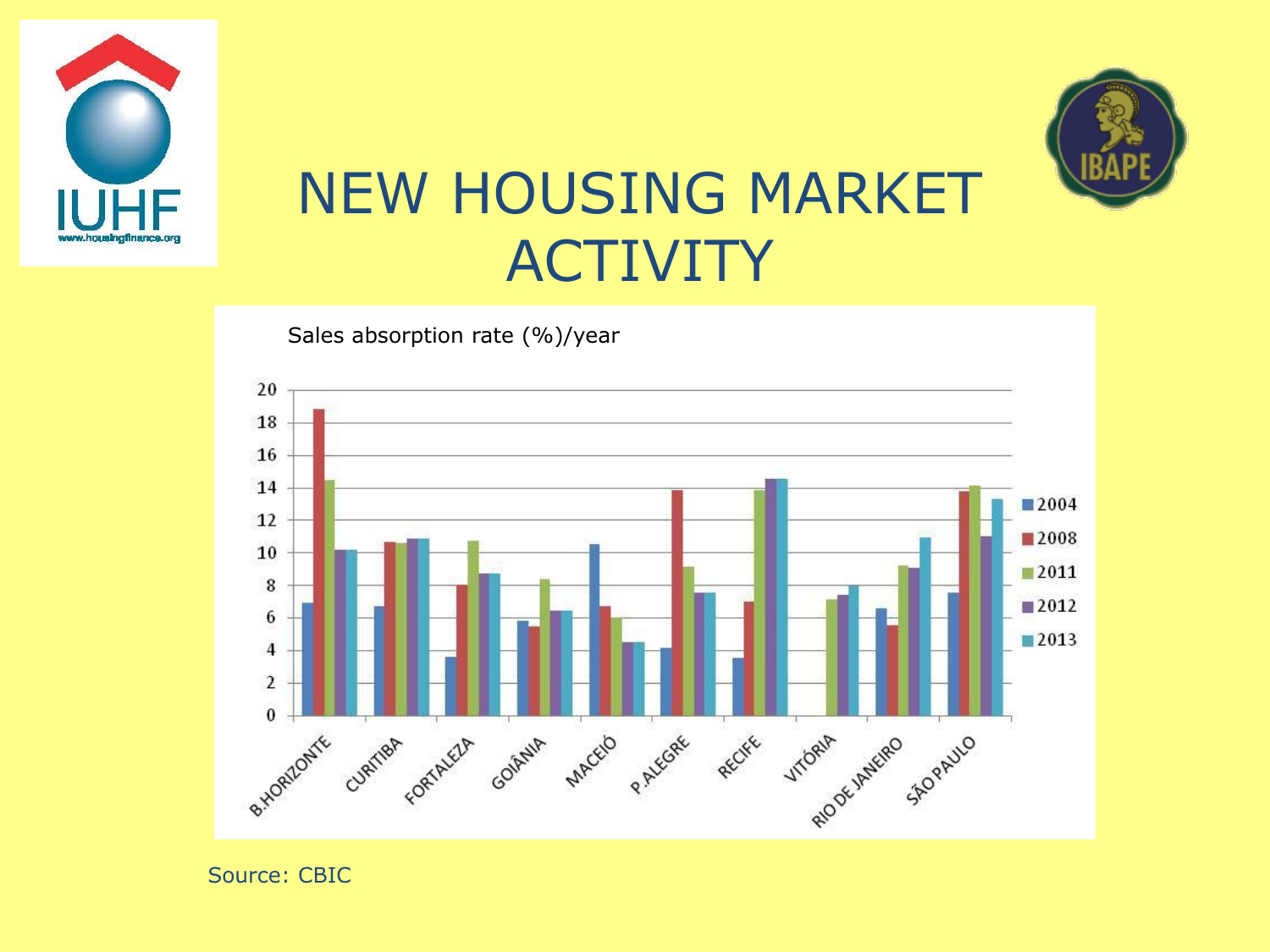![](_page_11_Picture_0.jpeg)

![](_page_11_Figure_1.jpeg)

Source: EMBRAESP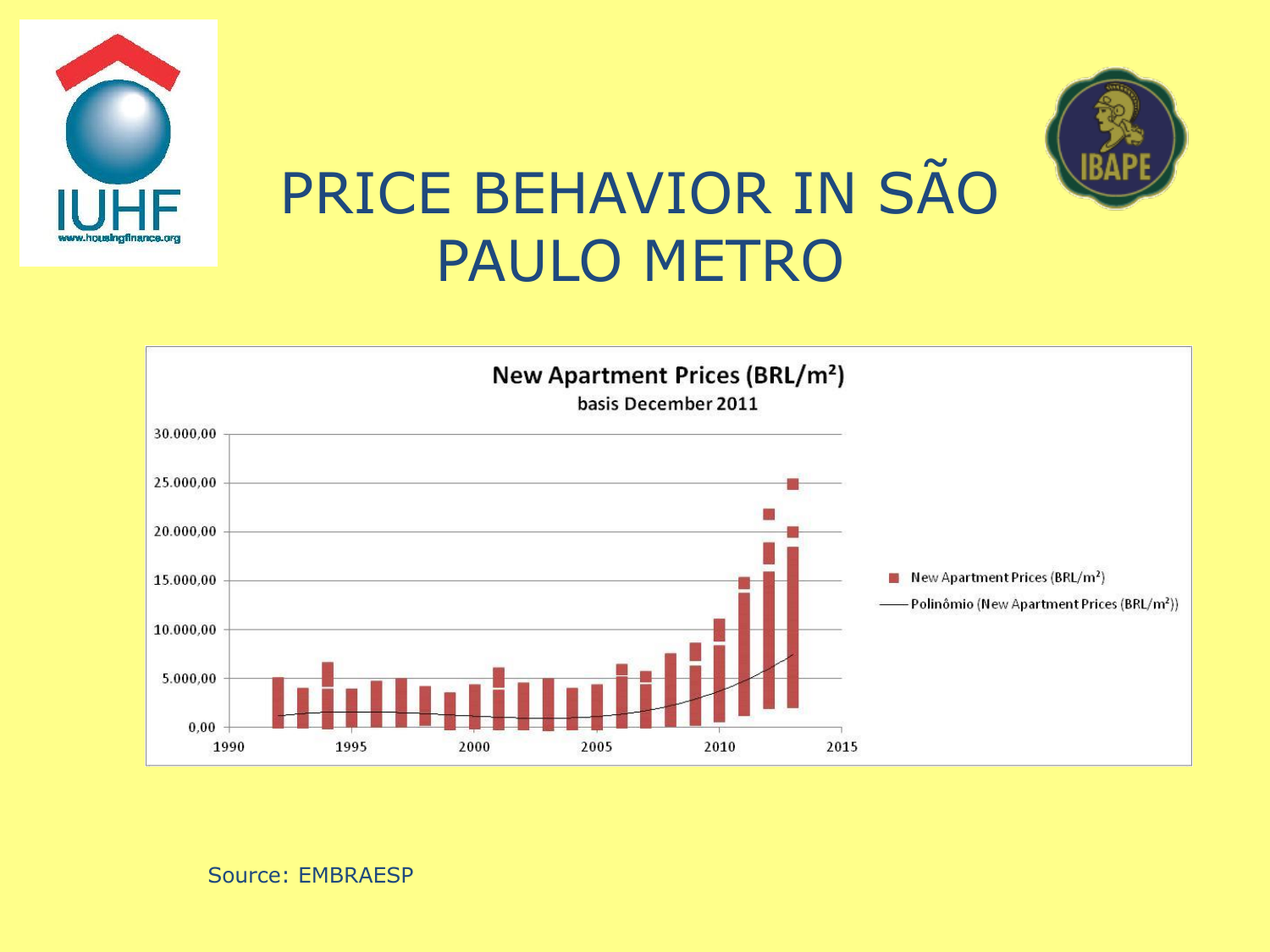![](_page_12_Picture_0.jpeg)

![](_page_12_Picture_1.jpeg)

## LAND VALUES

- Few studies published;
- Example: Água Branca district, São Paulo city, hedonic model.

![](_page_12_Figure_5.jpeg)

Source: Banco do Brasil/FIPE (in progress)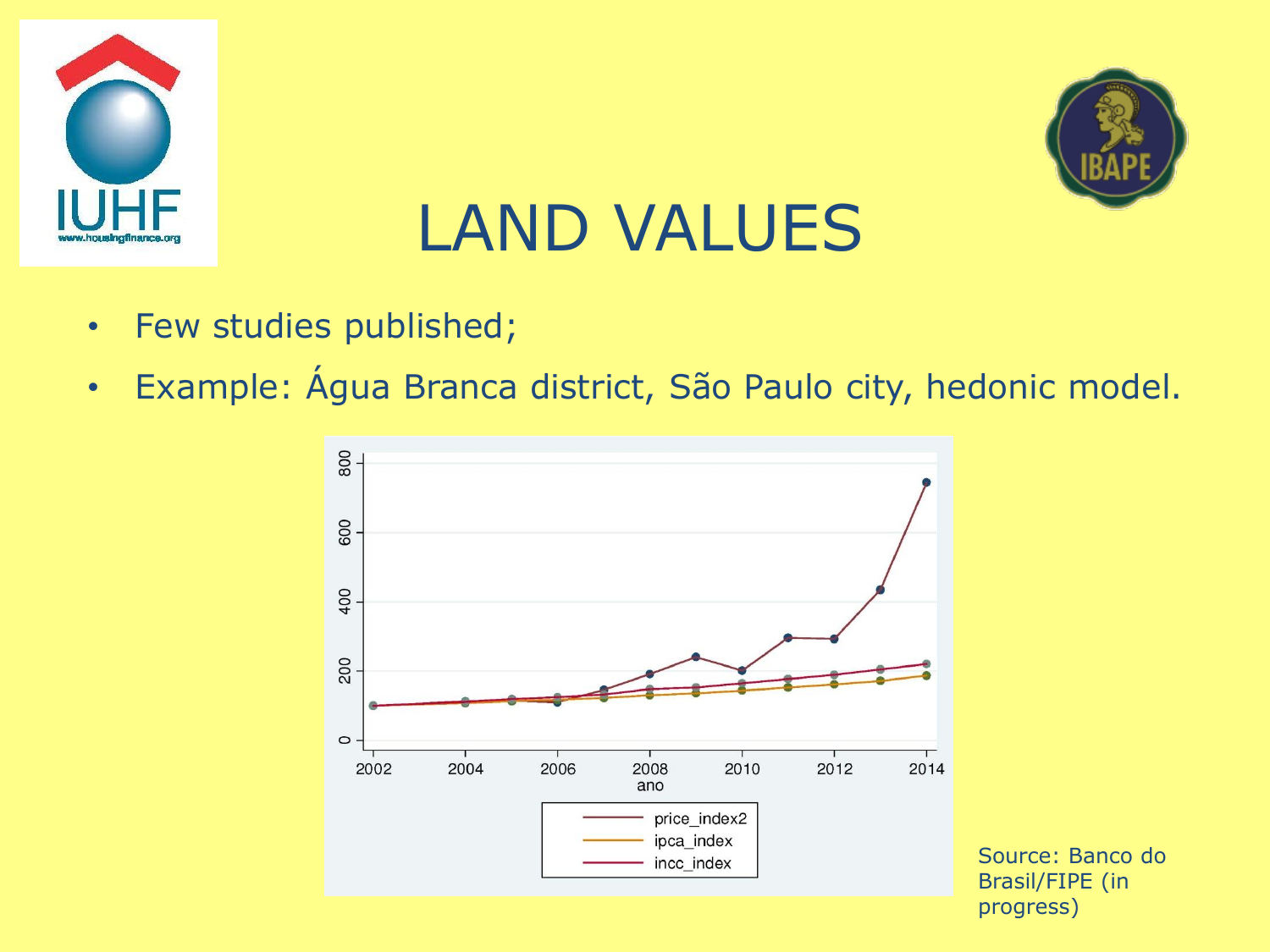![](_page_13_Picture_0.jpeg)

![](_page_13_Picture_1.jpeg)

# HOUSING PRICE INDEXES

- Relatively new issue (c. 2010);
- Four indexes:
	- Established:
		- FIPE/ZAP (São Paulo University);
		- IVG-R (Central Bank);
	- Under development:
		- IGMI-R (FGV/ABECIP);
		- IEPMI-H (CEF).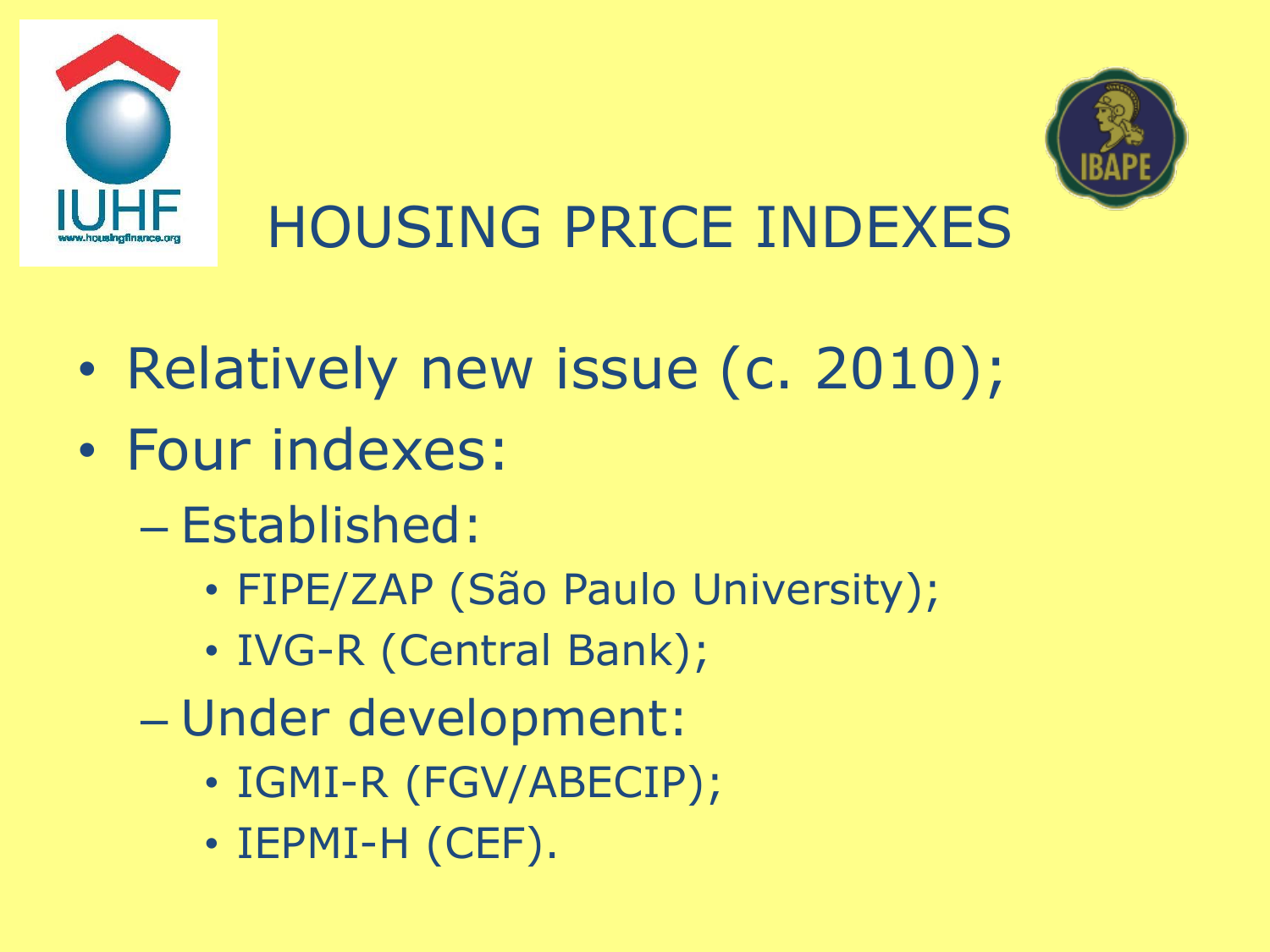![](_page_14_Picture_0.jpeg)

![](_page_14_Picture_1.jpeg)

## FIPE-ZAP

- Based on asked median prices in enumeration areas;
- Both sales and rentals;
- Web survey ([www.zap.com.br\)](http://www.zap.com.br/) on 16 cities (after June 2012);
- São Paulo since December 2007.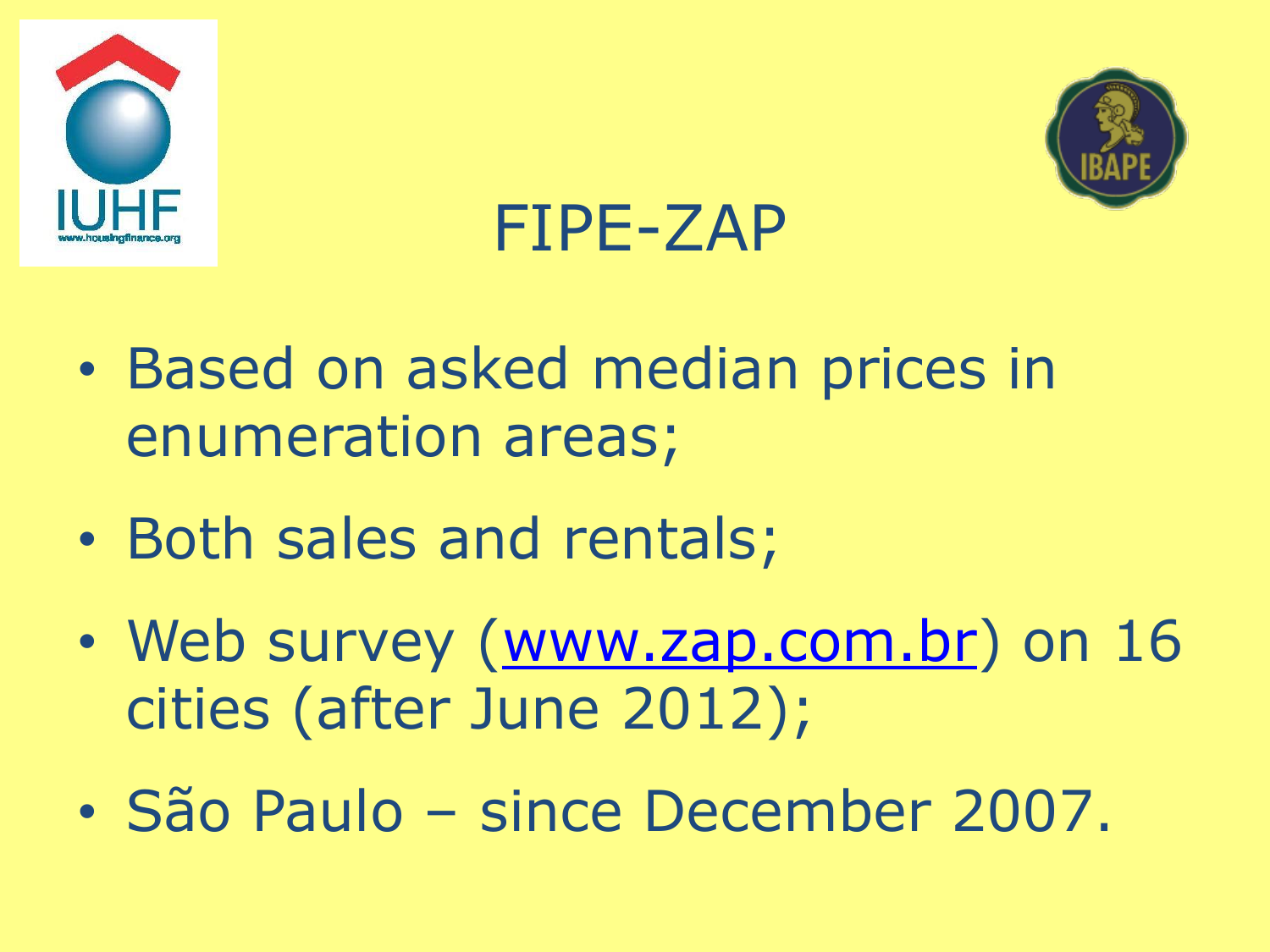![](_page_15_Picture_0.jpeg)

![](_page_15_Picture_1.jpeg)

### FIPE-ZAP

![](_page_15_Figure_3.jpeg)

Source: FIPE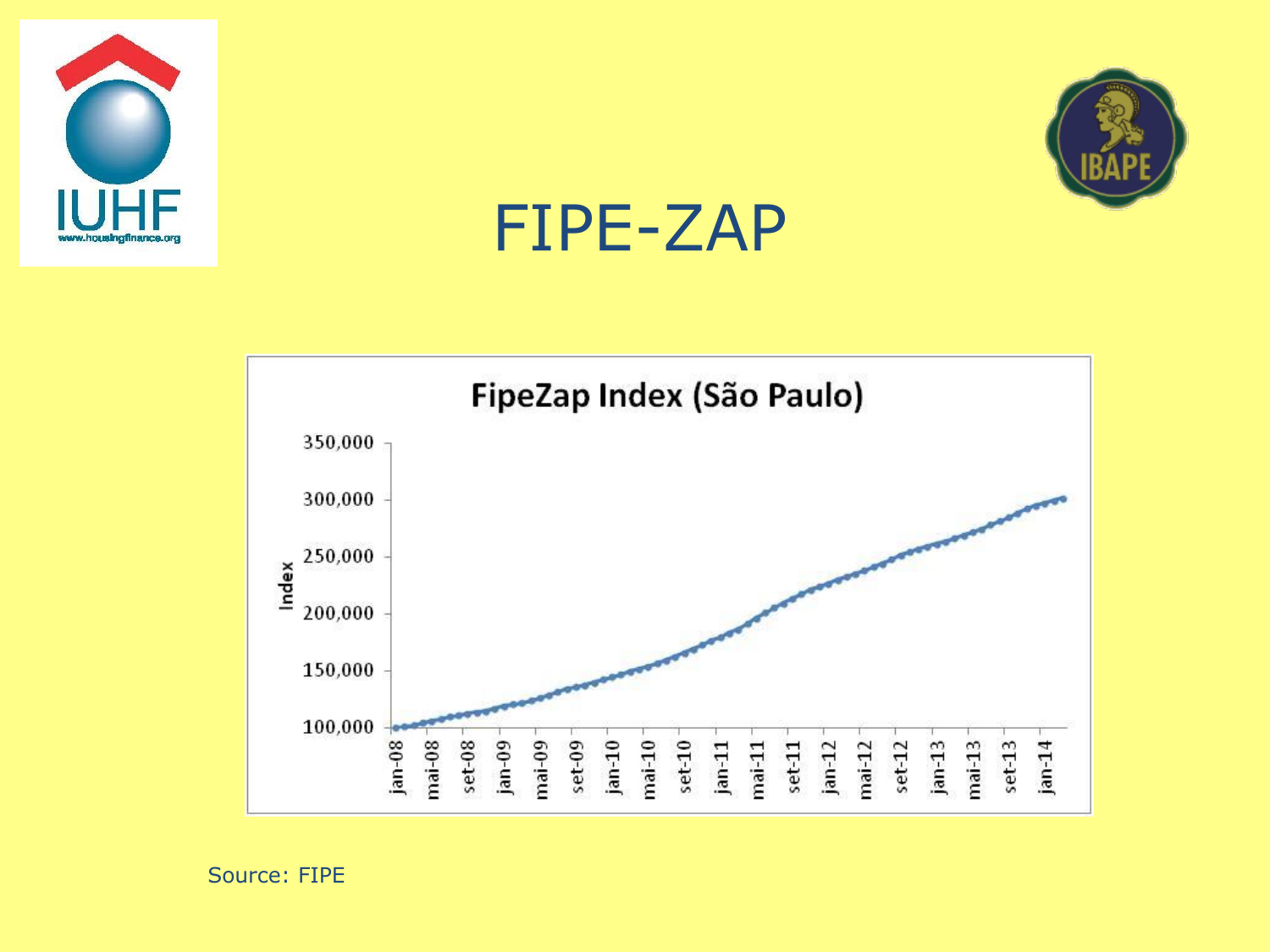![](_page_16_Picture_0.jpeg)

![](_page_16_Picture_1.jpeg)

# IVG-R

- Based on valuations for housing loans informed to Central Bank;
- 11 Brazilian metro areas;
- Back to March 2001;
- Median values in geographical statistical bases used for IPCA.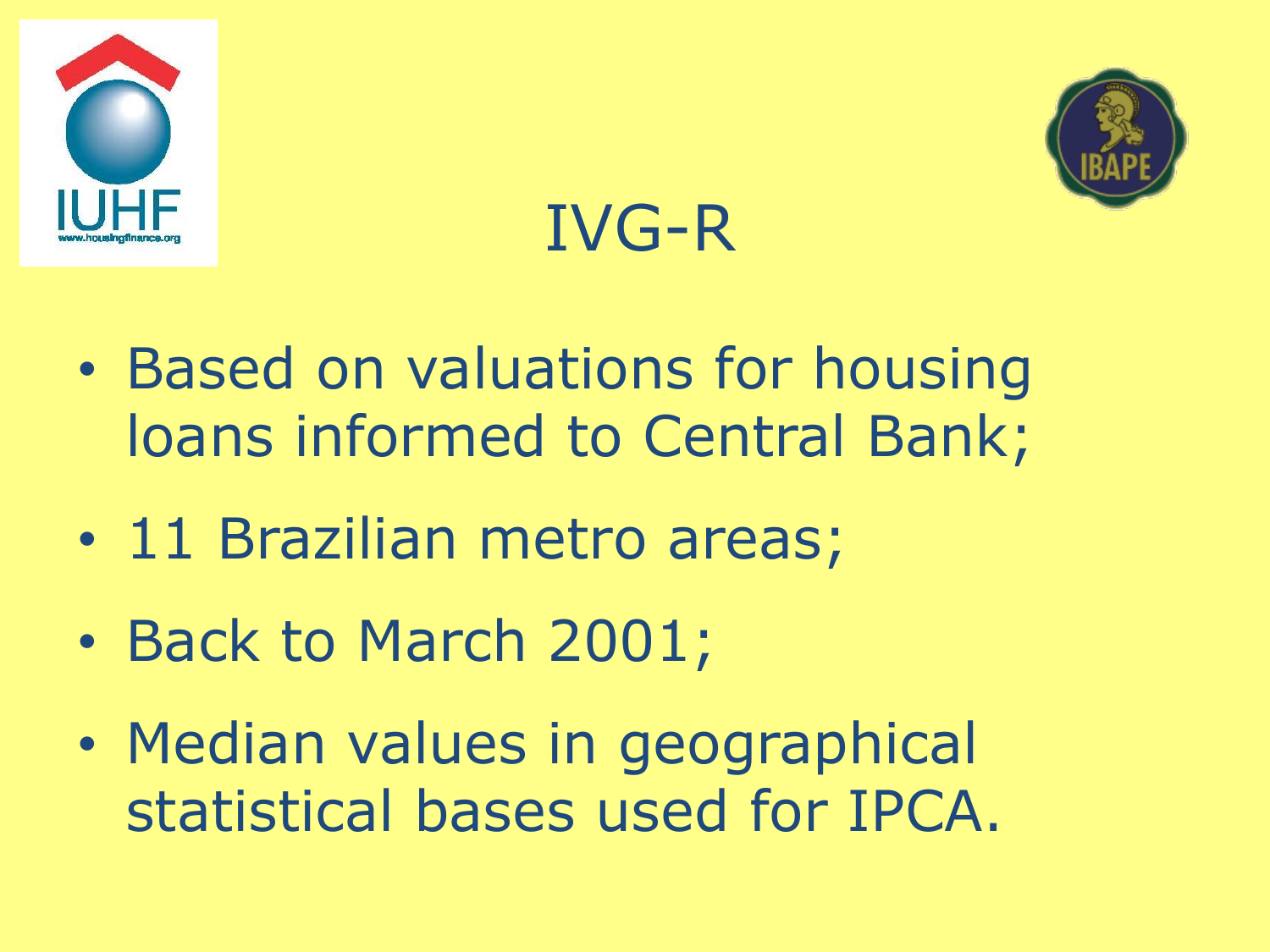![](_page_17_Picture_0.jpeg)

![](_page_17_Picture_1.jpeg)

## IVG-R

![](_page_17_Figure_3.jpeg)

Source: Central Bank of Brazil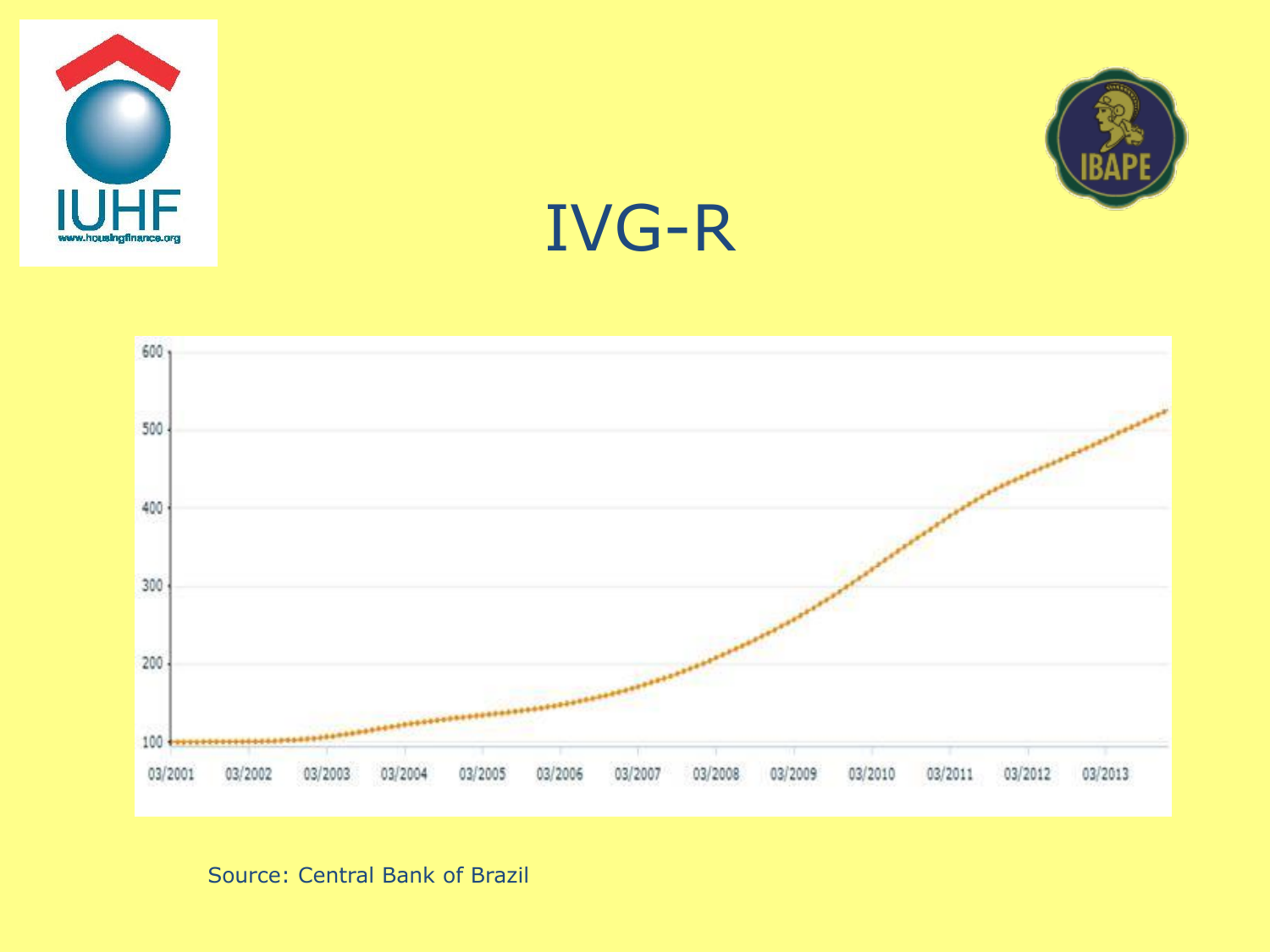![](_page_18_Picture_0.jpeg)

![](_page_18_Picture_1.jpeg)

## IVG-R/FIPE-ZAP (Deflated by IPCA)

![](_page_18_Figure_3.jpeg)

Source: Ourives, 2014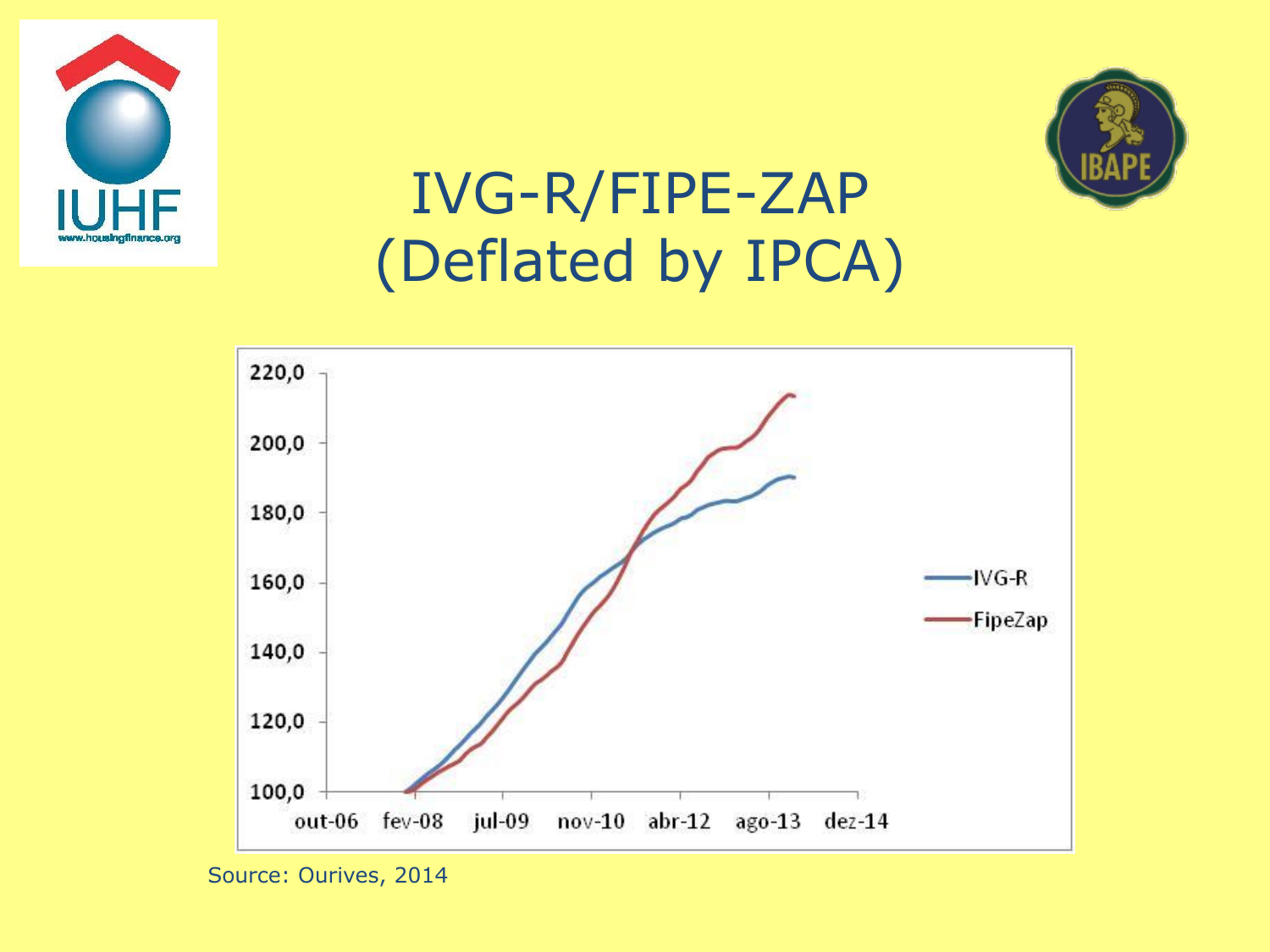![](_page_19_Picture_0.jpeg)

![](_page_19_Picture_1.jpeg)

## Bubble stages

![](_page_19_Figure_3.jpeg)

Source: Rodrigue, 2008, in Ourives, 2014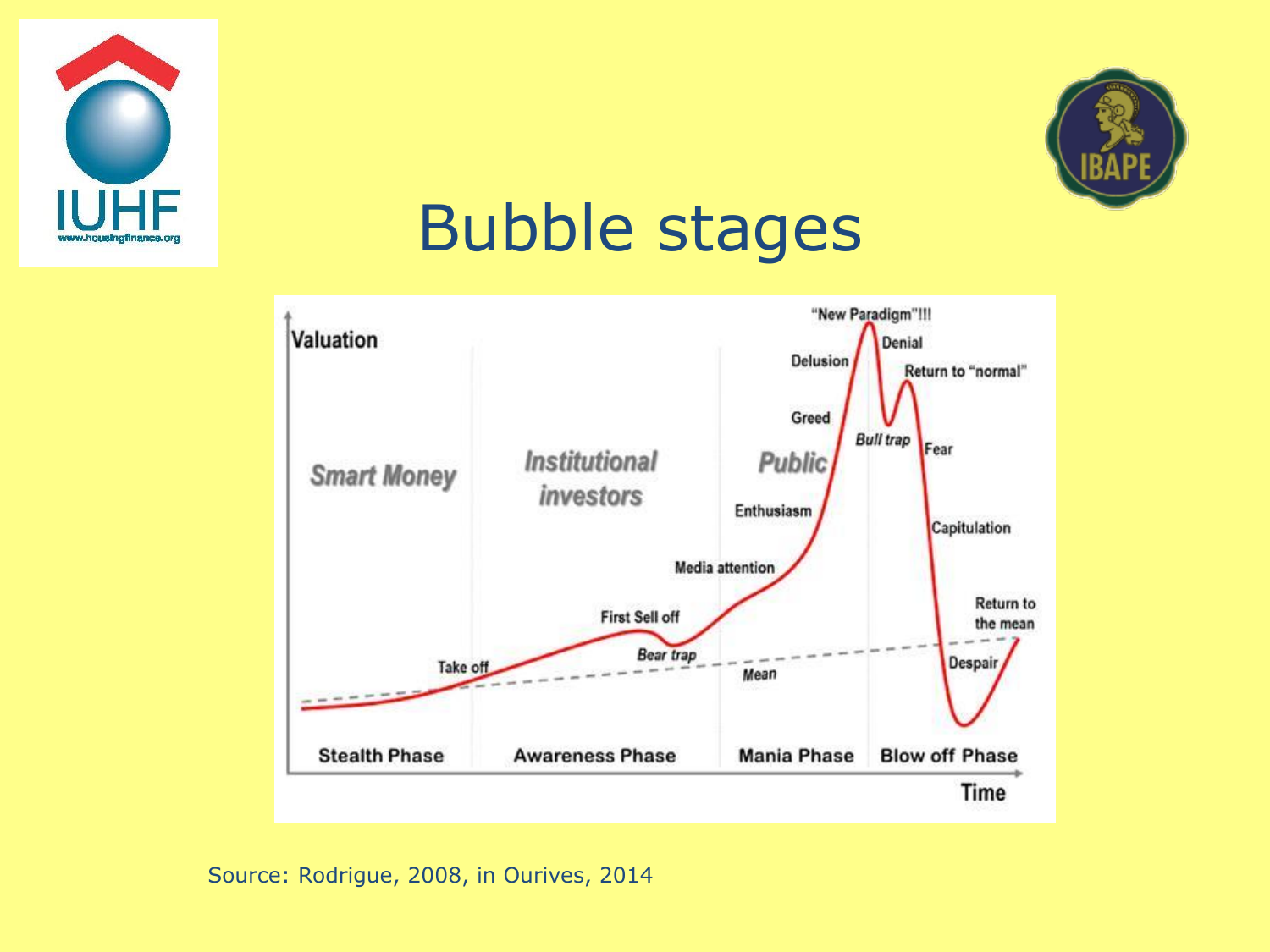![](_page_20_Picture_0.jpeg)

![](_page_20_Picture_1.jpeg)

#### IVG-R (Deflated by different indexes)

![](_page_20_Figure_3.jpeg)

#### Source: Rocha Lima, 2014